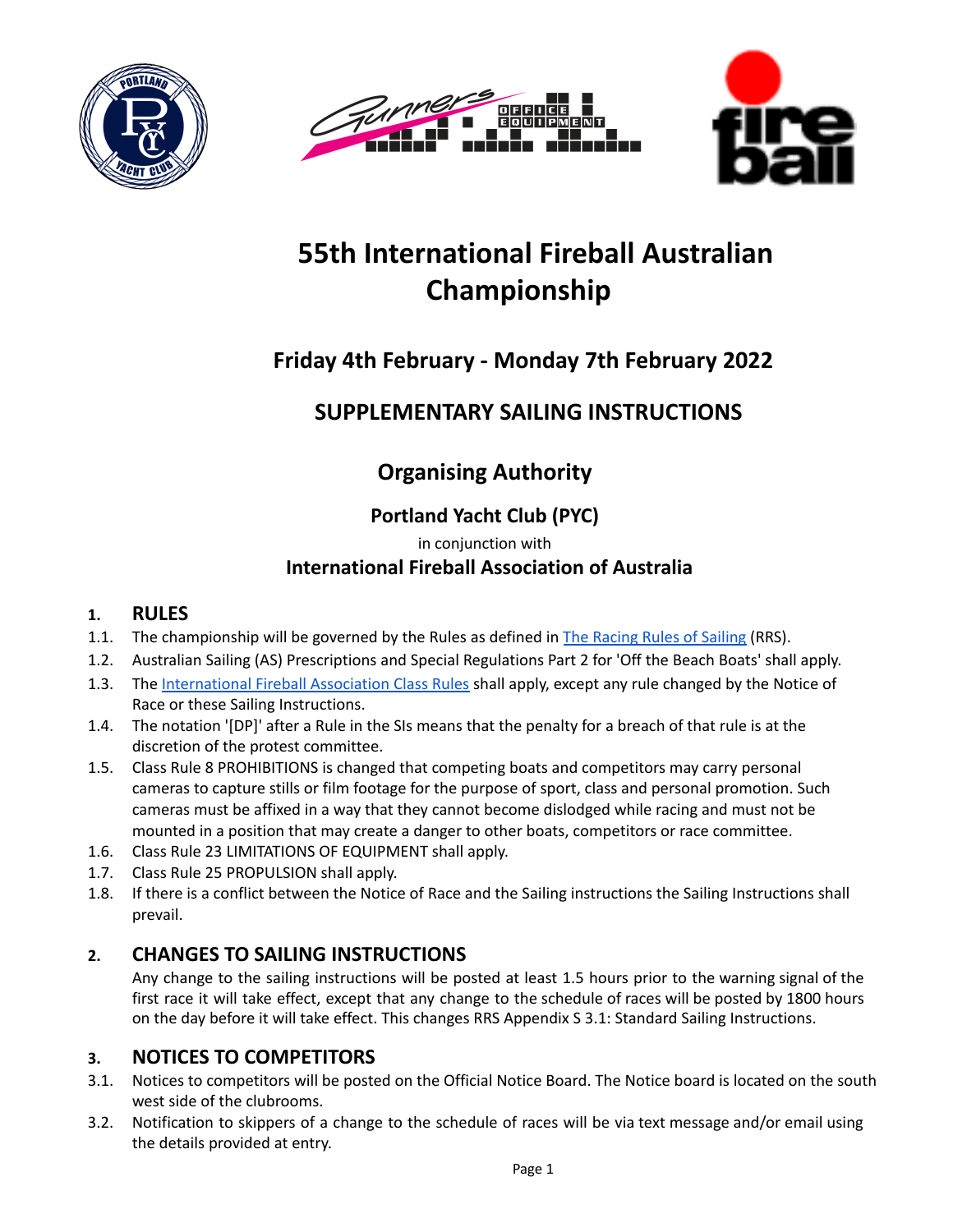3.3. [DP] While racing, except in an emergency, a boat shall not make voice or data transmissions and shall not receive voice or data communication that is not available to all boats. This restriction also applies to mobile telephones or any other electronic communication devices.

## **4. CODE OF CONDUCT**

4.1. [DP] Competitors and support persons shall comply with all reasonable requests from race officials.

## **5. SIGNALS MADE ASHORE**

- 5.1. Signals made ashore will be displayed from the flagpole in the vicinity of the Portland Yacht Club (PYC) clubhouse.
- 5.2. When flag AP is displayed ashore, '1 minute' is replaced with 'not less than 30 minutes' in the race signal AP. This changes RRS Appendix S 4.2.

## **6. SCHEDULE OF EVENTS**

6.1. Schedule of racing:

| Date         | Event                            | <b>Time</b> |
|--------------|----------------------------------|-------------|
| 4th Feb 2022 | First warning signal - Session 1 | 14:00 hours |
| 5th Feb 2022 | First warning signal - Session 2 | 13:00 hours |
| 6th Feb 2022 | First warning signal - Session 3 | 10:00 hours |
| 7th Feb 2022 | First warning signal - Session 4 | 10:00 hours |
|              | Last warning signal              | 13:00 hours |

- 6.2. The series will comprise a maximum of 10 races.
- 6.3. Races will be sailed back to back following the first race of a session.
- 6.4. There will be a maximum of four races per session.
- 6.5. The Race Committee may adjust the scheduled time of racing if the regatta is behind schedule or the weather forecast may be restrictive to achieving a full series. Any change of schedule will be posted before 1800 hours on the day preceding the day on which it will take effect.
- 6.6. No warning signal will be made after 1300 hours on the last scheduled day of racing.

## **7. CLASS FLAGS**

7.1. The Class flag will be the International Fireball Class Flag, which is square with a red disc centred on a blue background.

## **8. RACING AREA**

The racing area is the confines of Portland Bay. Attachment A shows the location of the racing area.

#### **9. COURSES**

- 9.1. The diagrams in Attachment B show the courses, including the approximate angles between legs, the order in which marks are to be passed, and the side on which each mark is to be left.
- 9.2. The course configuration is a loop triangle with all marks left to port
- 9.3. The course to be sailed for the session will be displayed on the Official Notice Board and outlined at each daily briefing session.
- 9.4. Courses may be shortened and marks moved in accordance with RRS 32 and 33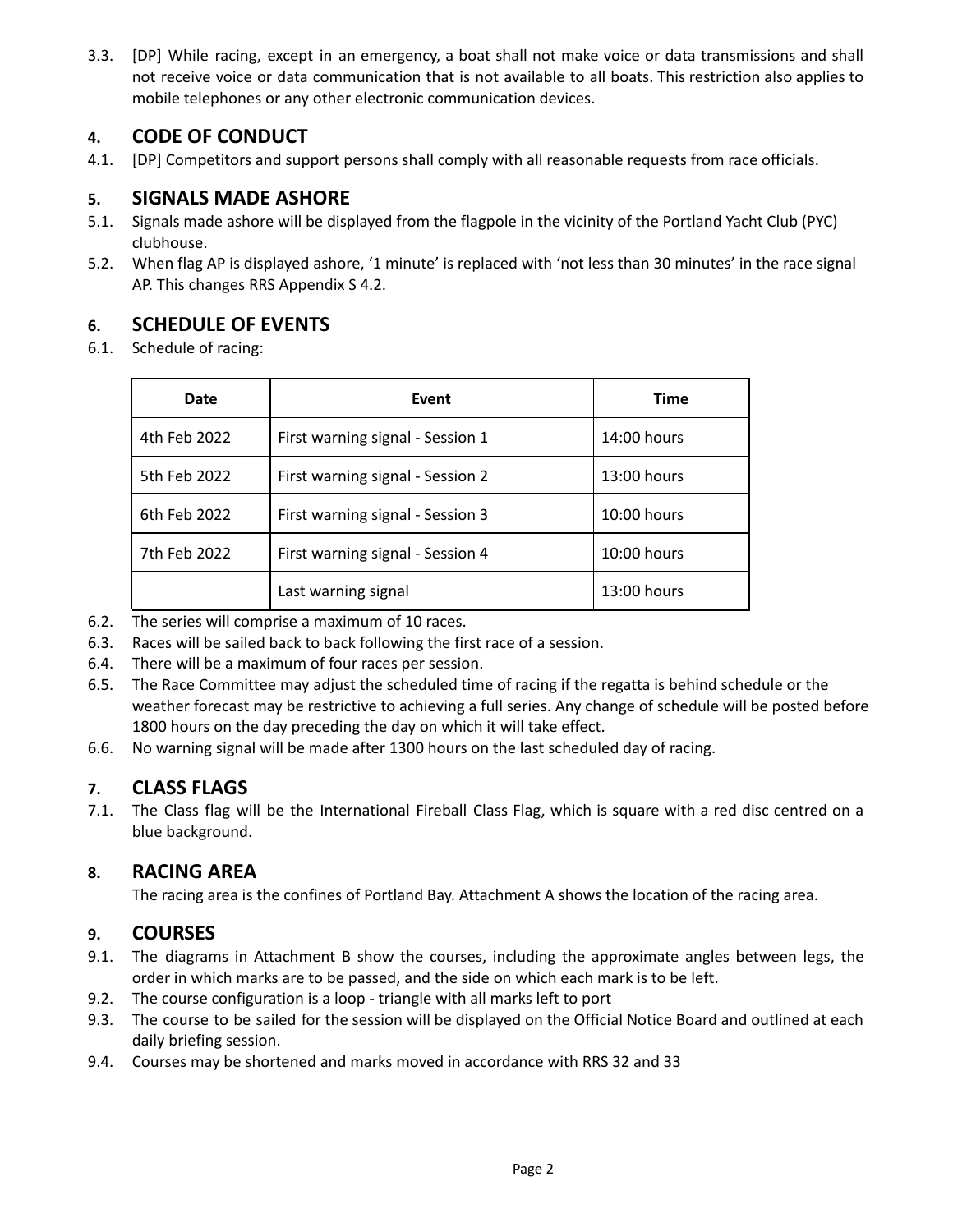#### **10. MARKS**

- 10.1. Marks 1, 2 and 3 are yellow inflatables.
- 10.2. Marks 1a and 4 are red teardrops.
- 10.3. The starting and finishing pin end marks are white teardrops.

#### **11. OBSTRUCTIONS**

Keep clear of shipping.

#### **12. THE START**

- 11.1 Races will be started as per RRS Rule 26 with a 5 minute warning signal.
- 11.2 The starting line will be between a staff displaying an Orange flag on the Race Committee boat at the Starboard end of the start line and the pin end starting mark.
- 11.3 Boats whose warning signal has not been made shall avoid the starting area during the starting sequence for other races.
- 11.4 A boat starting later than 10 minutes after her starting signal will be scored 'Did Not Start' without a hearing. This changes Rules 35 and A4.

## **13. CHANGE OF THE NEXT LEG OF THE COURSE**

- 13.1. If 'New Marks' are not available to change the next leg of the course, the race committee will move the original mark or the finishing line to a new position.
- 13.2. If 'New Marks' are available the race committee will lay a new mark or move the finishing line and remove the original mark as soon as practicable. When in a subsequent change a new mark is replaced, it will be replaced by an original mark.
- 13.3. Which of these alternatives applies will be described at competitor briefing and on the PYC notice board.

#### **14. THE FINISH**

The finishing line will be between a staff displaying a blue flag on the Race Committee boat and the finish mark.

#### **15. PENALTY SYSTEM**

RRS 44.1 and 44.2 shall apply.

#### **16. TIME LIMITS AND TARGET TIMES**

16.1. The Race Time Limit (see RRS 35), and the Finishing Window are shown in the table below.

| Race Target Time | Race Time Limit | <b>Finishing Window</b> |
|------------------|-----------------|-------------------------|
| 45 minutes       | 90 minutes      | 15 minutes              |

- 16.2. Failure to meet the target time will not be grounds for redress. This changes RRS 60.1 and 62.
- 16.3. The time limit for the first boat to sail the course shall be 90 minutes.
- 16.4. Boats still racing and failing to finish within 15 minutes after the first boat sails the course and finishes will be scored points equal to the number of boats finishing within the time limit plus 30% of the number of starters rounded to the nearest whole number, but no more points than the number of starters. Such boats will be scored Time Limit Expired (TLE). This changes RRS 35, A5.1 and A10.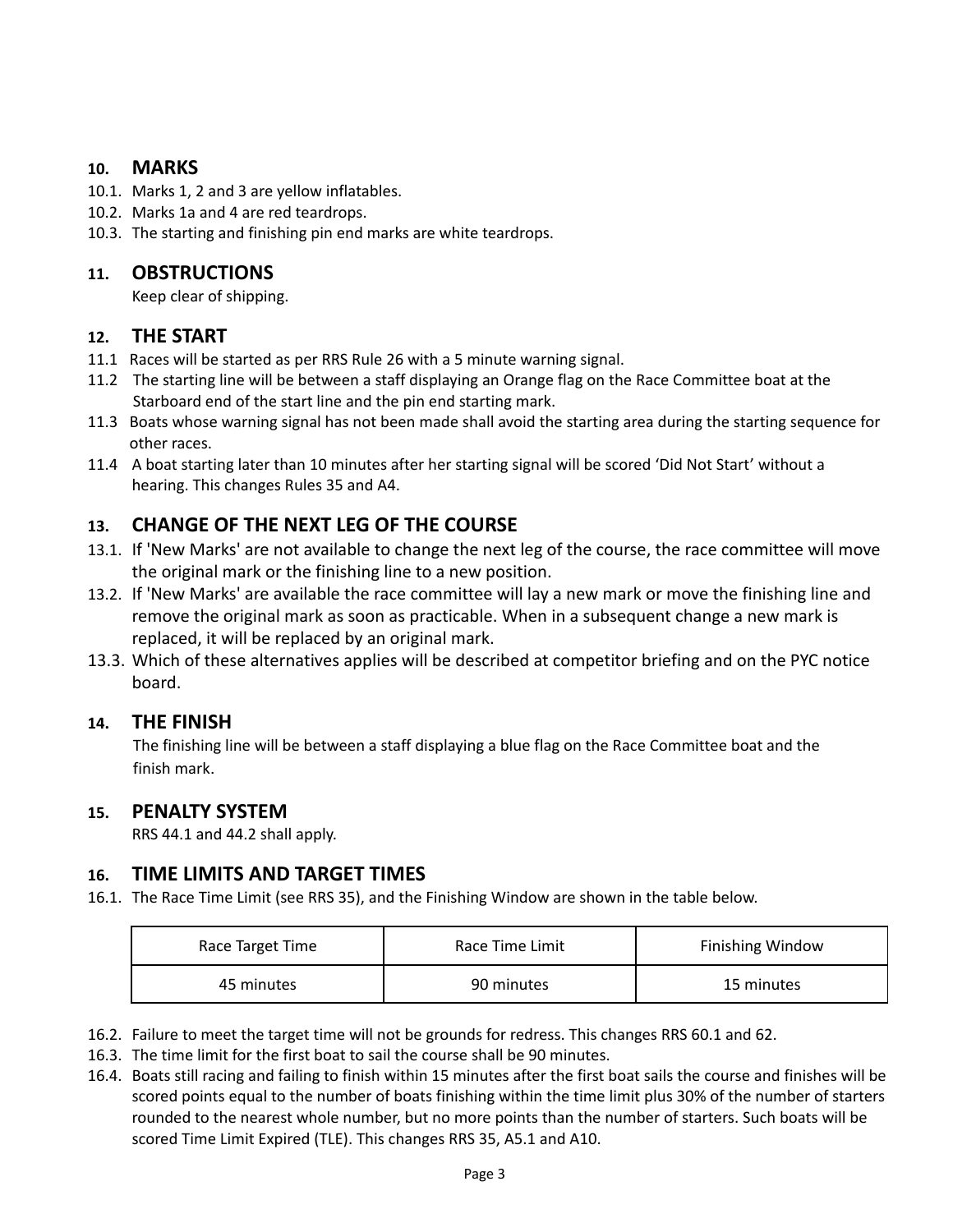## **17. PROTESTS AND REQUESTS FOR REDRESS**

- 17.1. The protest time limit is 60 minutes after the last fireball finishes the last race of the day or the race committee signals no more racing today, whichever is later.
- 17.2. Breaches of instructions 21, 22, 25 and 26 will not be grounds for a protest by a boat. This changes Rule 60.1(a). Penalties for these breaches may be less than disqualification if the protest committee so decides. The scoring abbreviation for a discretionary penalty imposed under this instruction will be DPI.
- 17.3. On the last scheduled day of racing a request for reopening a hearing shall be delivered:
	- within the protest time limit if the requesting party was informed of the decision on the previous day;
	- no later than 30 minutes after the requesting party was informed of the decision on that day.
- 17.4. On the last scheduled day of racing a request for redress based on a protest committee decision shall be delivered no later than 30 minutes after the decision was posted.
- 17.5. Notification to competitors will occur no later than 30 minutes after the protest time limit to inform competitors of hearings in which they are parties or named as witnesses and where the hearings will be held.

## **18. SCORING**

- 18.1. Three races are required to be completed to constitute a series.
- 18.2. (a) When fewer than six races are completed a boat's series score will be the total of her race scores. (b) When from six to eight races have been completed, a boat's series score will be the total of her race scores excluding her worst score.

(c) When nine or more races have been completed, a boat's series score will be the total of her race scores excluding her two worst scores.

- 18.3. Rule A5.3 does not apply.
- 18.4. A boat's handicap rating will be calculated based on results in the first three championship races.

## **19. SAFETY REGULATIONS [DP]**

19.1. A Sign-on and Sign-off sheet will be located in the clubrooms.

The skipper (or crew) of each boat shall sign-on by signing this sheet prior to leaving the shore, and sign-off by signing this sheet as soon as possible upon returning to shore at the completion of racing, but no later than the protest time limit.

Failure to "Sign On" prior to racing will result in a 5 point penalty for the first race of the day. Failure to "Sign Off" within the required time will result in a 5 point penalty for the last race of the day.

- 19.2. Discretionary penalties [DP] will apply to RRS 41 "Outside Help**".**
- 19.3. A boat that retires from a race shall notify the race committee as soon as possible. [DP]

## **20. REPLACEMENT OF CREW OR EQUIPMENT [DP]**

- 20.1. Substitution of crew will not be allowed without prior written approval of the race committee. The nominated Helm shall not be substituted.
- 20.2. Substitution of equipment will not be allowed without prior written approval of the race committee, unless damaged equipment is replaced on the water, where approval shall be sought before the end of Protest Time Limit for that day.

## **21. EQUIPMENT AND MEASUREMENT CHECKS**

- 21.1. All competing boats and equipment must be presented on day 1 during registration time or day 2 by appointment for equipment approval and stickers to be applied.
- 21.2. A boat or equipment may be inspected at any time for compliance with the RRS, class rules and sailing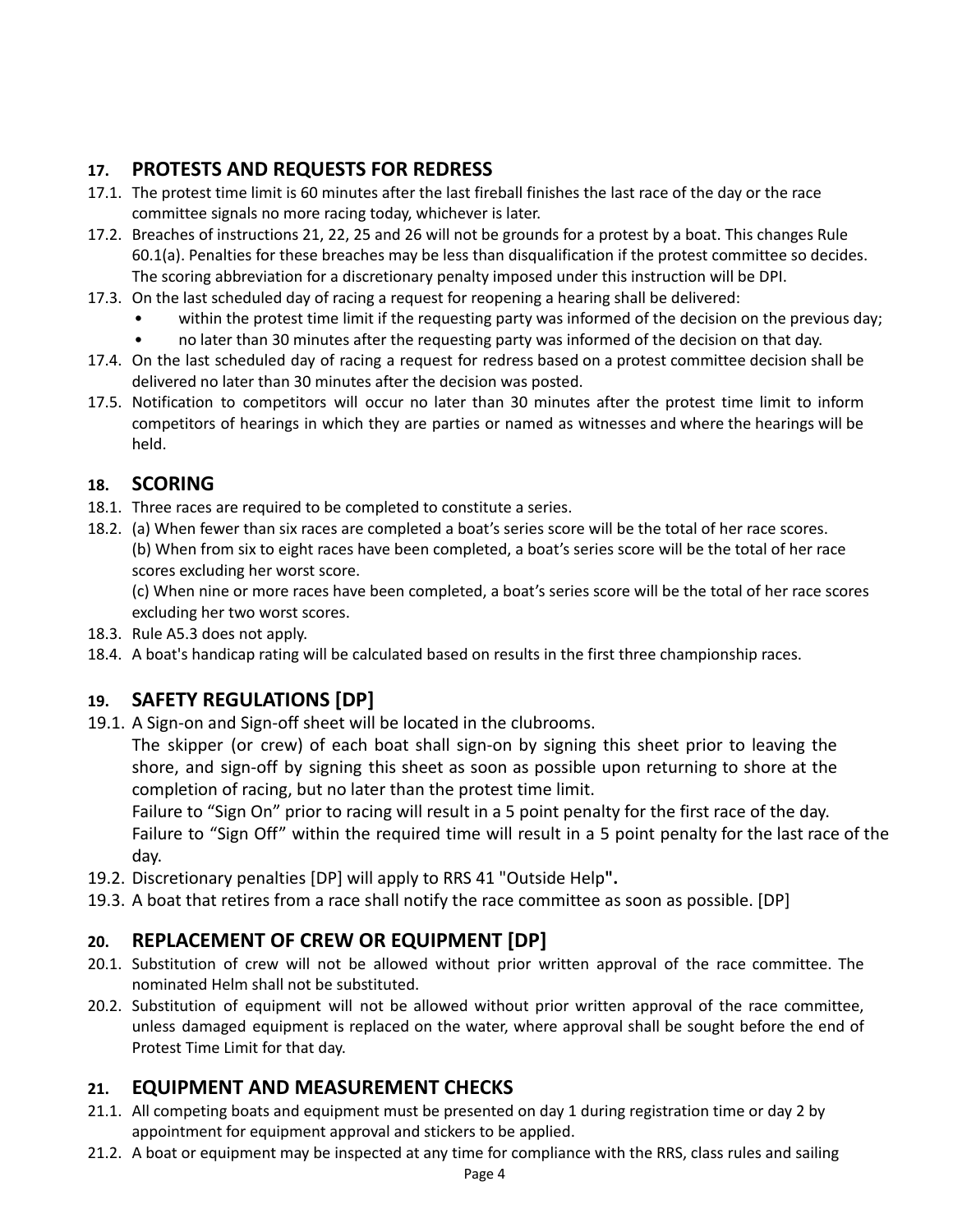Instructions.

- 21.3. Measurement may inspect but are not limited to regatta hull weight (racing weight excluding spars, rudder assembly, sails), correctors, rocker measurements, centre board weight and measurement, rudder weight and measurement, black bands, mast tip weight, spinnaker pole length, hull identification, random sail measurement.
- 21.4. On the water, a boat can be instructed by a race committee equipment inspector or measurer to proceed immediately to a designated area for inspection. [DP]

## **22. EVENT ADVERTISING**

- 22.1. Advertising will be in accordance with ISAF Regulation 20.
- 22.2. Boats may be required to display advertising supplied by the organising authority.

## **23. OFFICIAL BOATS**

Official boats will display a PYC Burgee.

## **24. SUPPORT BOATS [DP]**

- 24.1. Coaches and other support personnel shall stay outside areas where boats are racing from the time of the preparatory signal until all boats have finished or retired or the race committee signals a postponement, general recall or abandonment.
- 24.2. All support and coach boats shall position themselves at least 100 metres below the start line and beyond the lay-lines of the race course whilst racing is in progress, and shall move in such a fashion as to ensure their wake does not affect the boats racing.
- 24.3. In emergency situations, all support and coach boats may be called upon and come under the direction of the race committee.

## **25. TRASH DISPOSAL**

Trash may be placed aboard support and race committee boats.

## **26. RADIO COMMUNICATION [DP]**

Except in an emergency, a boat shall neither make radio transmissions while racing nor receive radio communications not available to all boats.

#### **27. PRIZES**

- 27.1. Regatta age is the competitor's age on the first day of regatta registration.
- 27.2. Prizes will be awarded as described in the Notice of Race.
- 27.3. Other prizes may be awarded at the discretion of the Organising Authority.
- 27.4. Winners of championship trophies are precluded from winning ancient mariner, junior, female and handicap prizes.

## **28. DISCLAIMER OF LIABILITY**

- 28.1. Competitors participate in the regatta entirely at their own risk. See RRS 3, Decision to Race.
- 28.2. The organising authority will not accept any liability for material damage or personal injury or death sustained in conjunction with or prior to, during, or after the regatta.

## **29. INSURANCE**

Each participating boat shall be insured with valid third-party liability insurance with a minimum cover of AUD5Million (AUD10Million recommended) or the equivalent. All owners/competitors who enter this event are deemed to have made a declaration that they hold such cover.